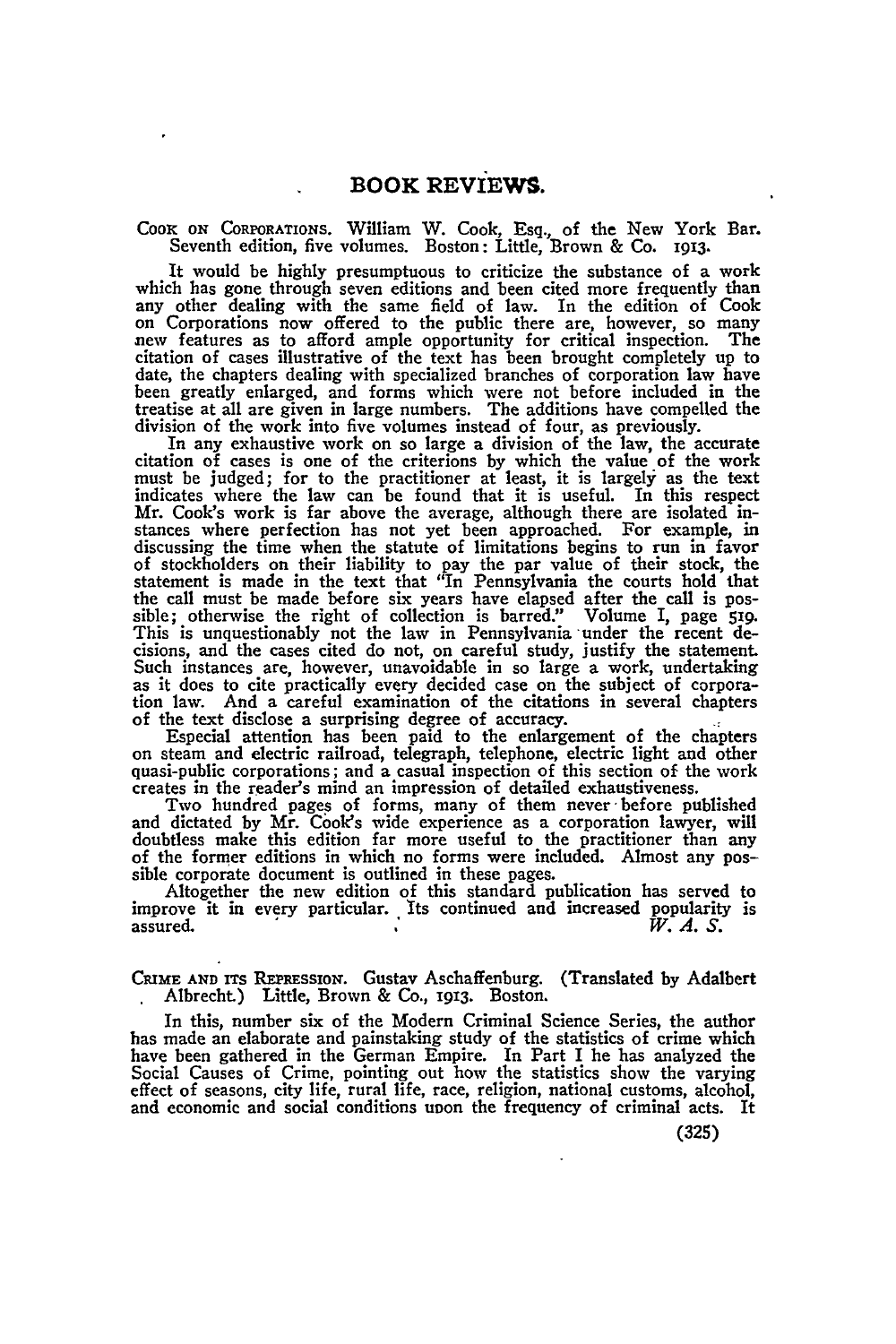is interesting to note that Professor Aschaffenburg preceded the German Emperor in his denunciation of the beer-drinking habit of the German people. Intoxication he believes to be the principal cause of certain forms performe. Further he stigmatizes the present crusade against prostitution<br>as "sentimental," and points out that this vice cannot be stamped out by<br>repression nor by any ignoring toleration born of a refusal to face the fac and calls for its regulation by intelligent, open measures calculated to cure this social sore. In Part II the causes tending to produce crime and having their root in

the individual himself, are considered. The author denies that criminal tendencies are transmitted from parents to children and concludes that environment is practically determinative. Education, he asserts, can have no appreciable effect upon the criminal person. He advocates preventing the marriage not only of the physically and mentally immature and unfit, but also of the economically incompetent. He repudiates Lombroso's theory of the criminal born and of a criminal physical type; but he does find that the criminal class is recruited from the intellectually and physically inferior,those unable to compete economically with normal men. Crime is a social phenomenon; its roots must be sought and studied in society itself, not merely in the individual.

In Part III he deals with the penological side of his subject: the attempt to repress and to prevent crime. He recognizes in alcohol the greatest single cause of crime and pleads for a restriction of its use,—prohibition being admittedly impossible in Germany. The discharged convict must be given work and aid in his effort to rehabilitate himself. He concludes that the individual is a social product: "a man cannot form his character as he desires." As a test for criminality he would depart from the moral and in its place set up the social responsibility. Punishment is not justifiable on the ground of retribution, expiation, or deterrent effect but, if at all, on the ground of the protection of society. It should embrace the indemnification of the injured individual by the criminal. In order that imprisonment should not lose its repulsiveness to normal men through familiarity, it should be invoked only when all other means fail; the first offender's sentence should be suspended. Sentences, when imposed, should be for indeterminate terms; prisoners who have shown signs of improvement **by** a recognition of social

Taken as a whole this work will be found to be of intense interest and value to the criminological student,—a term which should embrace every lawyer. Its language is noteworthy for its clarity and terseness; and its tone, for its lack of passion in discussing controverted theories. The author's determination of what is practical is grounded upon conditions in Germany and his hopes for advance do not go far beyond those conditions. He confesses to a German aversion to look to America for example and enlightment and accordingly has failed to note the American experiments in appealing to the honor of the convicts at Great Meadows, N. Y., Montpelier Vt., and elsewhere. He but dimly foresees the time when the criminal will no longer be "punished" but will be committed to a corrective educationa

PENAL PHILOSOPHY. Gabriel Tarde. Pp. xxxii, 581. Little, Brown & Co., 1912. Boston.

By the recent translations of Les lois de l'Imitation and Les Lois Sociales, Tarde has been known to American students and readers for a number of years. He has, however, been known to European students not only as a leading social theorist but as a leader in the newer criminal and penal thought. The experience as committing magistrate extending over almost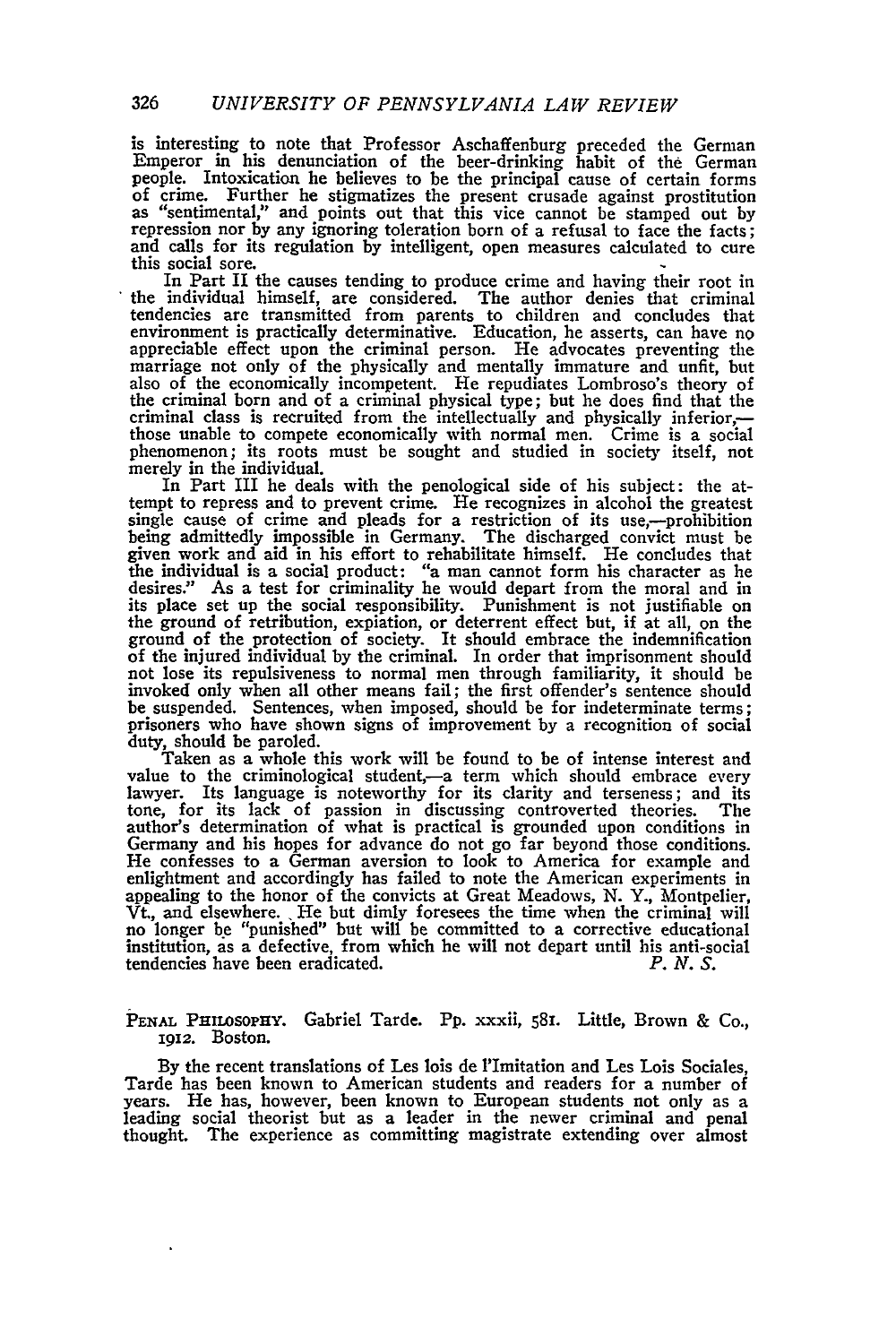twenty years he has utilized not only to improve criminal procedure but to delve deep into penal philosophy. Such underlying problems as free-will, social responsibility, and the like are comparatively new to American students, but these questions have interested the thinkers of Europe for a quarter of a century. Moreover, the results of their thought and research have to some extent been reflected in legislation. The Modern Criminal Science Series, of which this is Volume VI, aims to present to the American and English reader the result of this thought. The series, edited under the direction of the American Institute of Criminal Law and Criminology, is exceedingly valuable and the Institute is to be congratulated for making possible these translations.

The book falls into three parts-the first deals with the question of free-will and determinism, the second is an explanation and study of the criminal side of societies, the third deals with suggested reforms of criminal procedure and penal practice. Four of the nine chapters are devoted to a study and discussion of the first question. The author attempts to harmonize the apparently opposite notions of determinism and free-will by establis a psychological basis. He seeks to reach a true ground for moral responsibility without unnecessarily raising the question of free-will and in this way flying in the face of the increasing mass of scientific data which would seem to include human activity in the **field** of determinism. The combination of the hereditary and the various environmental factors combine to make the "self." As long as this "self" is uninfluenced **by** social factors, it may be said to be free and "morally responsible." It is the second factor-the relation of this "self" to others-which tends to weaken this independence and responsibility. We must first consider, in judging an individual, whether "the guilt

man was identical with himself when acting. The second condition is that we should judge him to be similar to ourselves; without this neither indignation nor compassion are possible" (p. 152).<br>The next step is the study of the social factors in the development of

the criminal and the emphasis on these factors. Tarde attacks in this connec- tion the stand of the Italian school and their over-emphasis on the anthropological and physical earmarks of criminals. But he really goes beyond this group of students in his emphasis on the social and environmental factors which make the criminal. In this connection he develops at length the theories promulgated by him in his sociological works-imitation and repetition as the laws governing human relationships.

In chapter vii he discusses some of the reforms that are necessary, based on the theories that he has developed. He points out and summarizes the arguments against the present jury system. He feels that eventually this system will be changed and that a group of experts-psychological, sociological, anthropological-will determine the guilt of the individual. A more immediate reform will be one that requires juries to file reasons for more immediate reform will be one that requires juries to file reasons for their decisions. He feels that the time is past when ignorance should be the prime requisite for service in determining the facts of a given case. The judiciary must be divided into civil and criminal. Not only are the requirements entirely different, but the same men are usually unqualified and unable to deal with both types of cases to advantage. The last two chapters deal with the advantage of penalties and heavy penalties in the reduction of crime and emphasize the deterrent influences of severe punishment. The book, however, loses rather than gains **by** the last chapter dealing with "The

Death Penalty." **-** The "Introduction to the English Version" **by** Professor Robert H. Gault, of Northwestern University, is admirable. The translation **by** Rapelje Howell, Esq., of the New York Bar, is satisfactory. In parts, the English is rather involved and cumbersome, but for the most part the author's meaning is well conveyed. This volume should be studied **by** all who are interested in the basic problems of penal philosophy and in the improvement of criminal procedure. *Alexander Fleisher.*